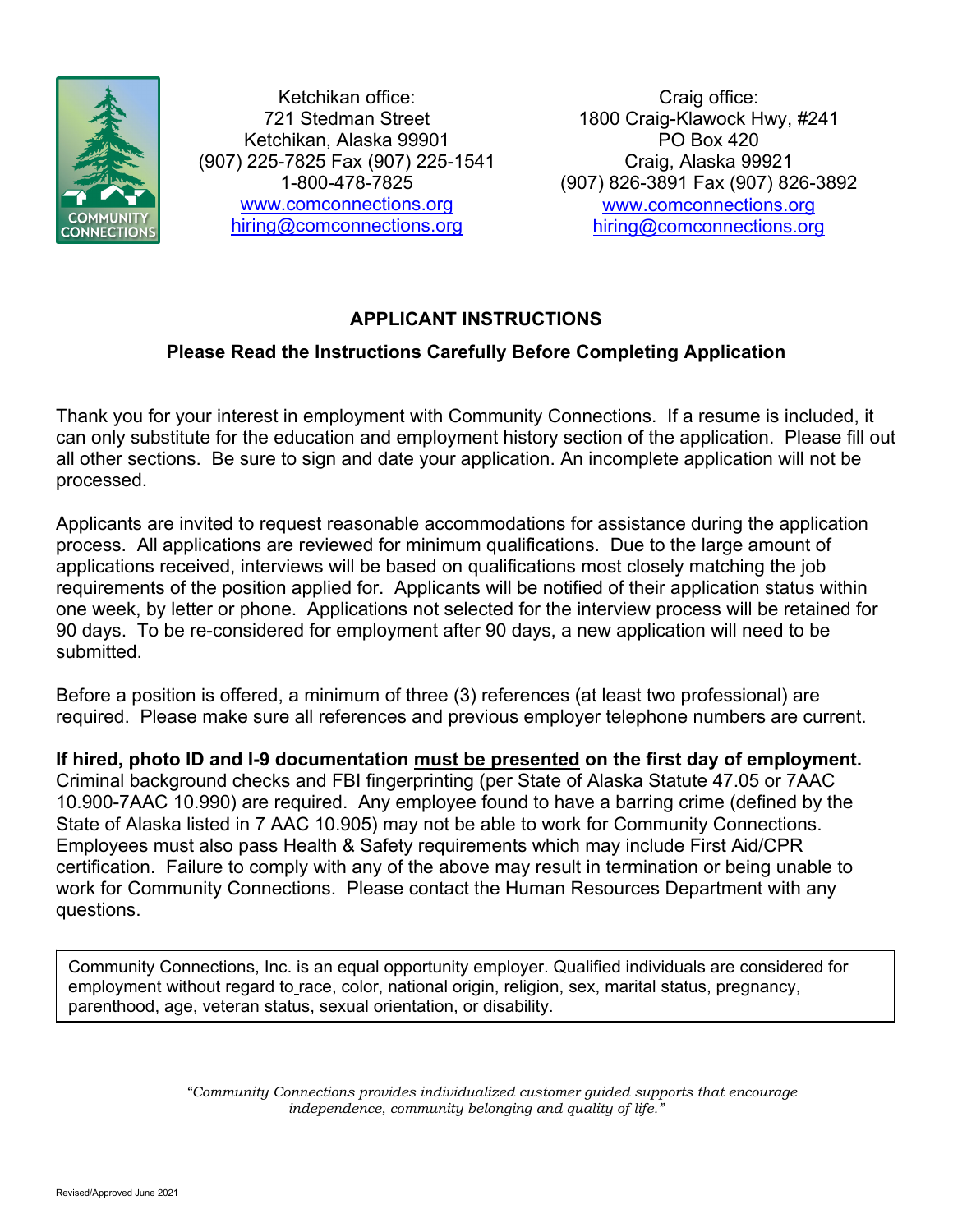# **COMMUNITY CONNECTIONS APPLICATION FOR EMPLOYMENT**

| First                                                                                                             | Middle                                                                                                                                                                                                                        | Last    |                      |                           |                      |
|-------------------------------------------------------------------------------------------------------------------|-------------------------------------------------------------------------------------------------------------------------------------------------------------------------------------------------------------------------------|---------|----------------------|---------------------------|----------------------|
| <b>MAILING ADDRESS:</b>                                                                                           | Street/Post Office Box                                                                                                                                                                                                        | Citv    |                      | $\overline{Zip}$<br>State |                      |
|                                                                                                                   |                                                                                                                                                                                                                               |         |                      |                           |                      |
|                                                                                                                   | PHONE #______________________________CELL PHONE # _______________________________ MESSAGE # __________________                                                                                                                |         |                      |                           |                      |
|                                                                                                                   |                                                                                                                                                                                                                               |         |                      |                           |                      |
|                                                                                                                   | POSITION(S) APPLYING FOR: the contract of the contract of the contract of the contract of the contract of the contract of the contract of the contract of the contract of the contract of the contract of the contract of the |         |                      |                           |                      |
| Which location(s) are you willing to work from? □Ketchikan<br>□Prince of Wales<br>$\Box$ Metlakatla<br>$\Box$ Any |                                                                                                                                                                                                                               |         |                      |                           |                      |
|                                                                                                                   | Have you ever been employed here before? □No □Yes (Dates)                                                                                                                                                                     |         |                      |                           |                      |
|                                                                                                                   | I am interested in working with: □ Children □ People with Disabilities □ Seniors □ Other                                                                                                                                      |         |                      |                           |                      |
|                                                                                                                   | Type of employment desired: $\Box$ Full-time $\Box$ Part-time $\Box$ Temporary $\Box$ Seasonal                                                                                                                                |         |                      |                           |                      |
|                                                                                                                   | Are you legally eligible for employment in this country? $\Box$ Yes $\Box$ No<br>(Proof of citizenship or immigration status will be required upon employment)                                                                |         |                      |                           |                      |
|                                                                                                                   | Have you ever been charged with, convicted of or plead no contest to a:                                                                                                                                                       |         | Felony               | Misdemeanor Yes No        | $\Box$ Yes $\Box$ No |
|                                                                                                                   | (Such conviction may be relevant if job-related but does not necessarily bar you from employment) If YES, please explain:                                                                                                     |         |                      |                           |                      |
|                                                                                                                   | Have you ever been convicted of a DUI or DWI? $\Box$ Yes $\Box$ No. If yes, date of conviction<br>(Such conviction may be relevant if job-related but does not necessarily bar you from employment)                           |         |                      |                           |                      |
| Driver's license #<br>(Please provide if you have a driver's license, it may not be required for all positions)   |                                                                                                                                                                                                                               |         |                      |                           |                      |
|                                                                                                                   |                                                                                                                                                                                                                               |         |                      |                           |                      |
|                                                                                                                   | PROFESSIONAL REFERENCES (Must provide at least 2 past supervisors)                                                                                                                                                            |         |                      |                           |                      |
| <b>NAME</b>                                                                                                       | <b>RELATIONSHIP</b>                                                                                                                                                                                                           | PHONE # | <b>EMAIL ADDRESS</b> |                           |                      |
| $1_{-}$                                                                                                           | Supervisor                                                                                                                                                                                                                    |         |                      |                           |                      |
| 2.                                                                                                                | Supervisor                                                                                                                                                                                                                    |         |                      |                           |                      |
|                                                                                                                   |                                                                                                                                                                                                                               |         |                      |                           |                      |

#### **PERSONAL REFERENCES**

| <b>NAME</b> | <b>LATIONSHIP</b><br>REL | PHONE# |
|-------------|--------------------------|--------|
| . .         |                          |        |
|             |                          |        |

3. Supervisor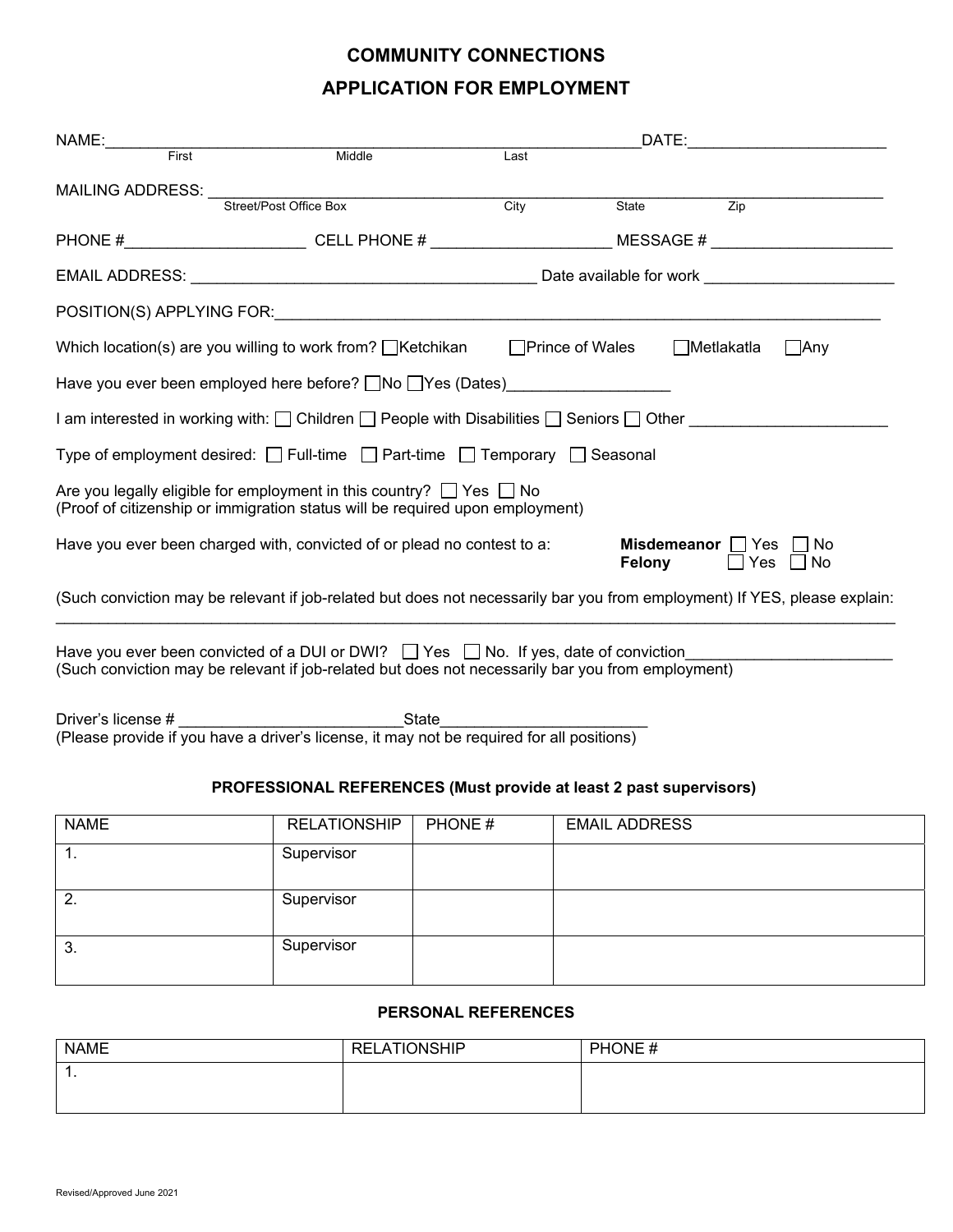# COMMUNITY CONNECTIONS RESUME FORM (**If resume is attached, must fill out all sections except education and employment history**)

#### **NAME** \_\_\_\_\_\_\_\_\_\_\_\_\_\_\_\_\_\_\_\_\_\_\_\_\_\_\_\_\_\_\_\_\_\_\_\_\_\_\_\_\_\_\_\_\_\_

#### **SKILLS AND QUALIFICATIONS**

Summarize special skills and qualifications acquired from employment, volunteer work, or other experiences that may qualify you for a position with our agency:

\_\_\_\_\_\_\_\_\_\_\_\_\_\_\_\_\_\_\_\_\_\_\_\_\_\_\_\_\_\_\_\_\_\_\_\_\_\_\_\_\_\_\_\_\_\_\_\_\_\_\_\_\_\_\_\_\_\_\_\_\_\_\_\_\_\_\_\_\_\_\_\_\_\_\_\_\_\_\_\_\_\_\_\_\_\_\_\_\_\_\_\_\_\_\_\_\_

### **EDUCATIONAL BACKGROUND**

| =========================== |                        |                   |                        |
|-----------------------------|------------------------|-------------------|------------------------|
| NAME AND LOCATION           | <b>YEARS COMPLETED</b> | DID YOU GRADUATE? | <b>COURSE OF STUDY</b> |
| COLLEGE                     |                        |                   |                        |
| HIGH SCHOOL                 |                        |                   |                        |
| <b>OTHER</b>                |                        |                   |                        |

**EMPLOYMENT HISTORY:** List your last four (4) employers, assignments or volunteer activities, beginning with your current or most recent. Please include military experience.